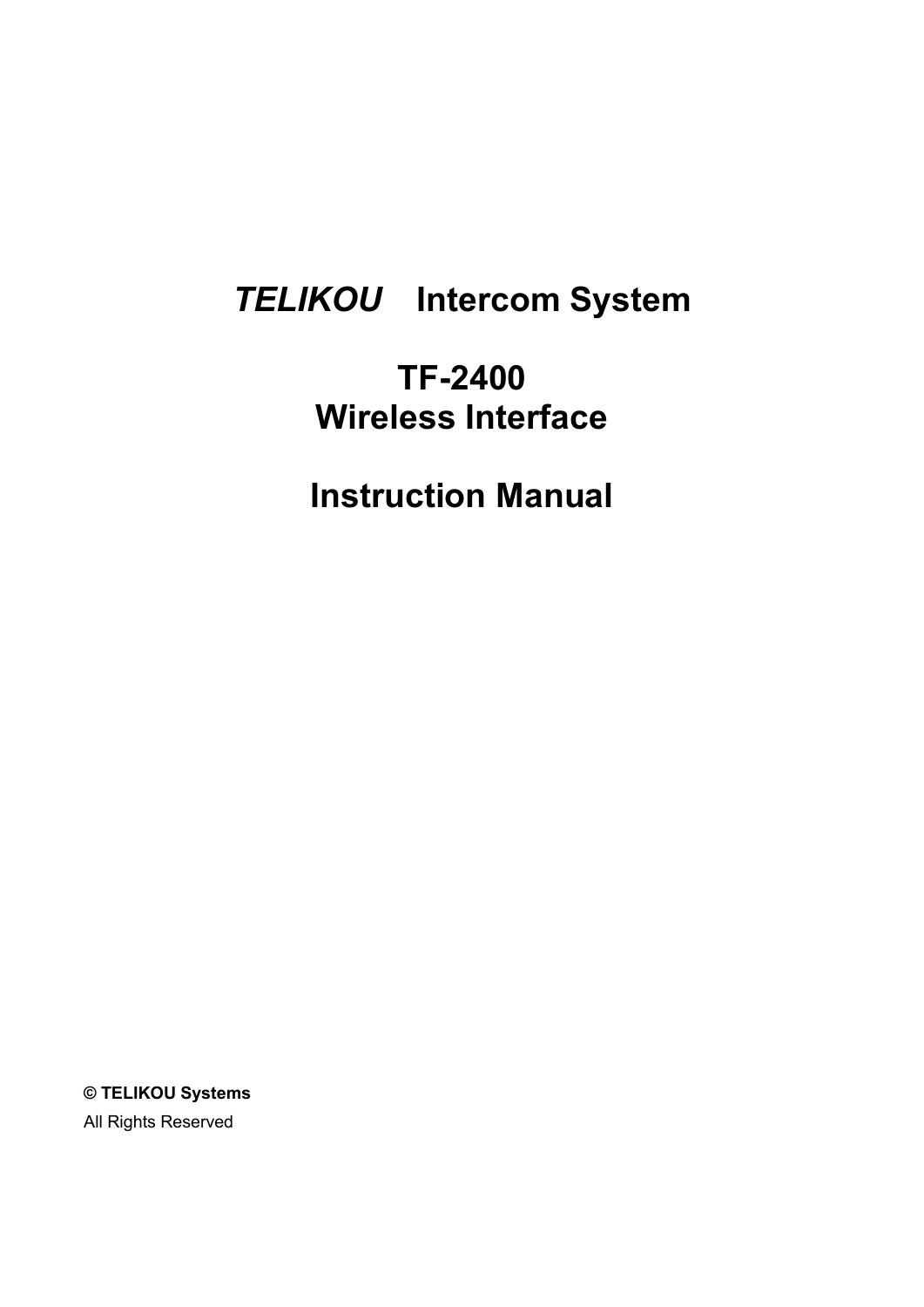#### **I. Introduction**

Thank you for choosing TELIKOU intercom product. TF-2400 is a wireless interface which designed for wired intercom. Each TF-2400 can carry four wireless belt pack and working as party line mode. TF-2400 wireless interface is suitable for television station, communication center, UB truck, live performance and any other environment which requires wireless communication. We recommend you read through this manual to better understand the functions of TF-2400.

TF-2400 running on 2.4G free of license frequency.

#### **II. Characteristics**

- 2.4G Frequency
- Digital full duplex
- $\bullet$  Digital echo cancellation and Digital Squelch
- [frequency](http://www.baidu.com/link?url=82zJF2QOeDnPBWNGVRsi--gzwqf9ZELhSofvlJQYEhIAQjAcmidb0k405rl6lqTRA_mX5cod-B_M5GDXQmHV-H6lzeZbaBQCRW_tGrC-lerdy_-QvSV2NCCGyqiknXVc) hopping

#### **III. Basic operations**



#### **1. Transmit Level Control**

To adjust the audio level which sent to wireless belt pack.

#### **2. Receive Level Control**

To adjust the audio level which receive from wireless belt pack.

#### **3. Code Button**

Hold the Code button and plug in intercom cable with power.TRX LED flashes red means TF-2400 has entered code matching.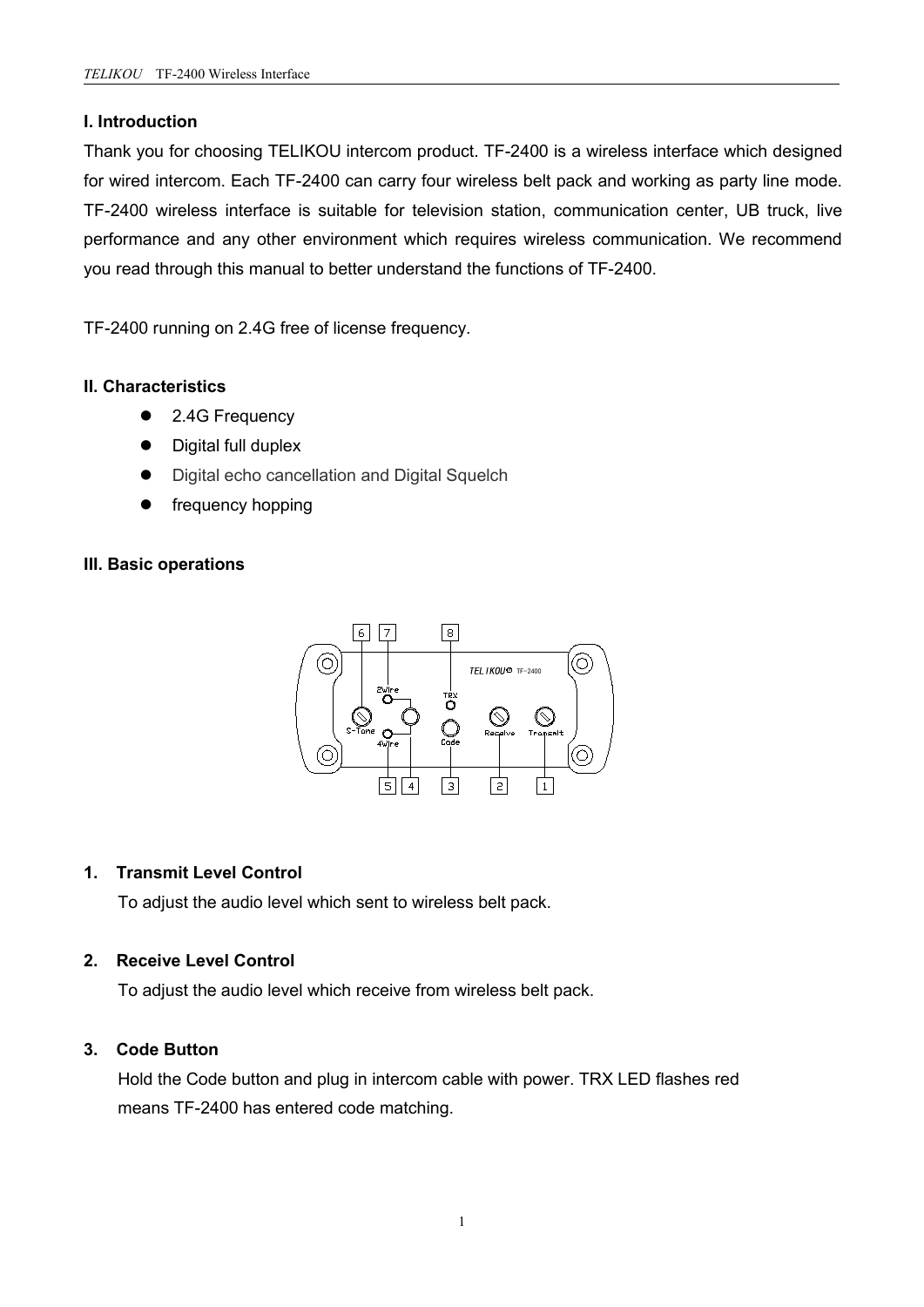#### **4. 2-Wire / 4-Wire Selector**

If 2-wire is selected, LED 7 lights. If 4-wire is selected, LED 5 lights.

#### **5. 4-Wire LED**

This LED lights when TF-2400 working under 4-wire mode.

#### **6. Side Tone Adjustment**

Adjust side tone to minimum when TF-2400 working under 2-wire mode.

#### **7. 2-Wire LED**

This LED lights when TF-2400 working under 2-wire mode.

### **8. Status LED**

Dual color LED.

Green color means wireless transmitting and receiving are working. Red color means TF-2400 is under code matching mode.



#### **9. 2-Wire Intercom Connector**

2-Wire Connector. A pair of XLR-3

Pin 1: Ground

Pin 2: 12~30VDC

Pin 3: Audio Signal

#### **10. Antenna Connector**

N Type 2.4G antenna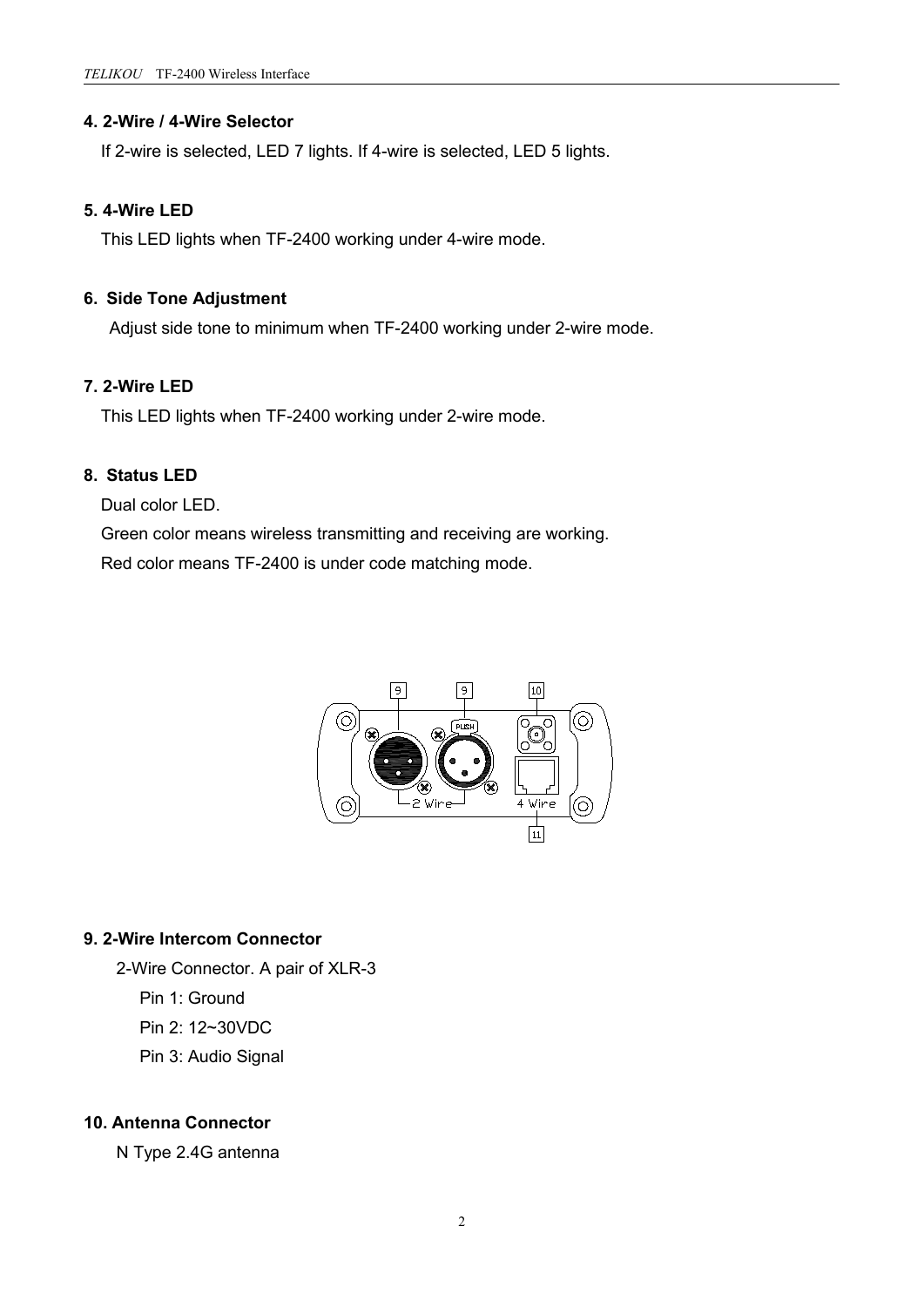#### **11. RJ-45 4-Wire Connector**

RJ-45 connector. The pin out of connectors is as follows:

- Pin 1 --- Ground;
- Pin 2 --- +12V~30VDC;
- Pin 3 --- Audio Input +;
- Pin 4 --- Audio Output +;
- Pin 5 --- Audio Output -;
- Pin 6 --- Audio Input -;

Pin 7 --- Null;

Pin 8 --- Ground;

#### **IV. Belt Pack**





| <b>MIC</b>                          | <b>Microphone Control Button</b> |
|-------------------------------------|----------------------------------|
| $\blacktriangle/\blacktriangledown$ | <b>Volume Control</b>            |
| <b>POWER</b>                        | <b>Power Switch</b>              |
| Low Battery & Code LED              | Dual Color LED                   |
| <b>MIC LED</b>                      | Microphone status indicator      |
| Vox                                 | Null                             |
| Dyn                                 | Microphone type selector         |
|                                     | On: Dynamic                      |
|                                     | Electret<br>Off:                 |
| <b>Headset Connector</b>            | Pin1, Pin2: Microphone;          |
|                                     | Pin3, Pin4: Earphone;            |

Pin5: Ground

$$
\begin{array}{c}\n1 & 8 \\
\hline\n\end{array}
$$